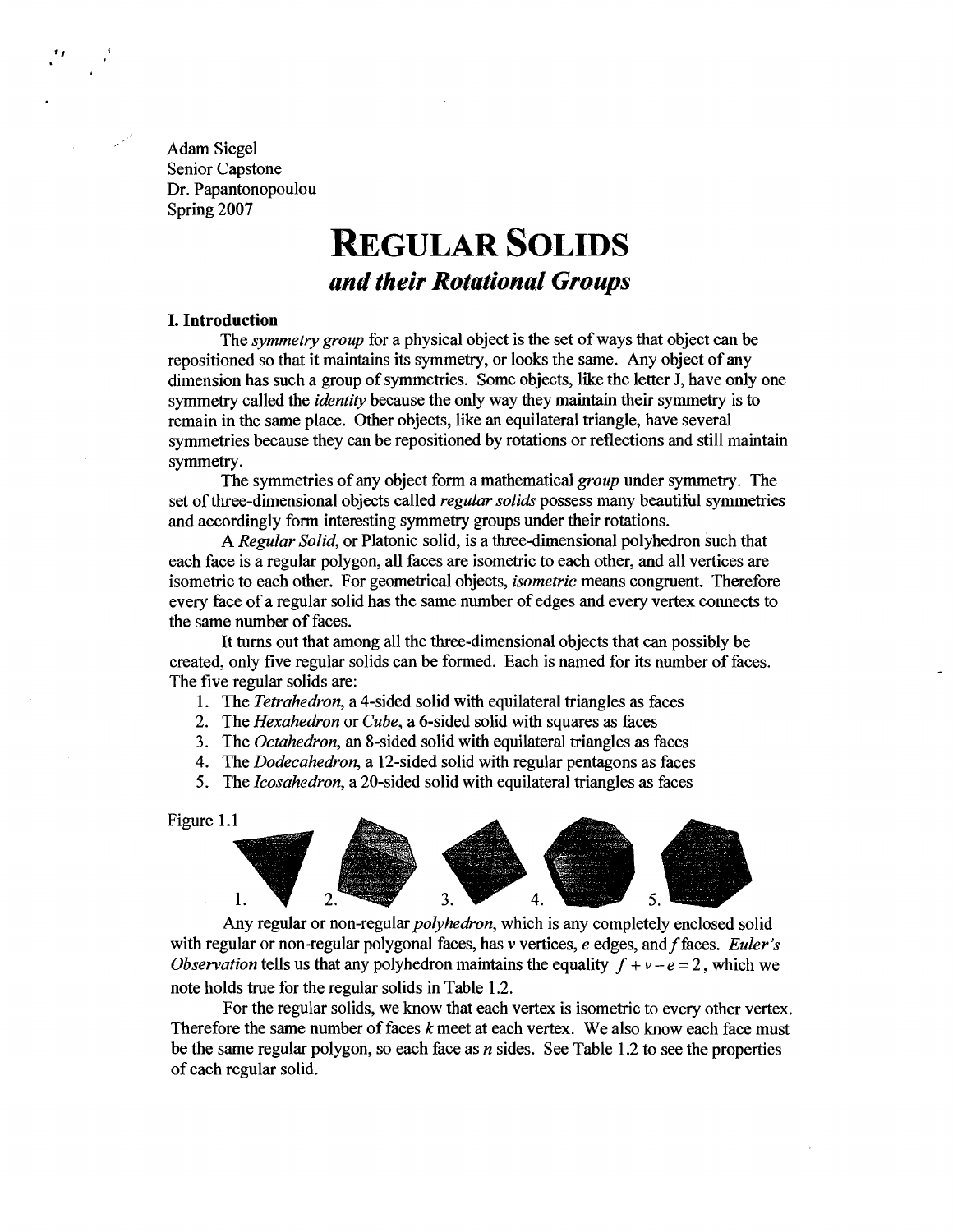| Table 1 |  |
|---------|--|
|---------|--|

 $\ddotsc$ 

| <b>Regular Solid</b> | n | k | v  | e  |    |
|----------------------|---|---|----|----|----|
| Tetrahedron          |   |   |    | n  |    |
| Cube                 |   |   |    | 12 | h  |
| Octahedron           |   |   |    | 12 | 8  |
| Dodecahedron         |   |   | 20 | 30 | 12 |
| Icosahedron          |   |   | 12 | 30 | 20 |

Because of the symmetry created by a regular solid, we can find some equalities among the values of  $v, e, f, k$ , and *n*.

Note that a regular n-gon has *n* vertices which implies each face of a regular solid touches *n* vertices. If we multiply the vertices of each face *n* by the number of facesf, we get a multiple of the number of vertices of the entire regular solid. We do not get the exact number  $\nu$  because each vertex is touching more than one face  $-\text{each}$  vertex is touching  $k$  faces. Therefore multiplying  $n \cdot f$  will give us  $k$  times the number of vertices *v***. Hence, for all regular solids**  $n \cdot f = k \cdot v$ **.** 

We can also count the edges in a similar manner. Each edge has one vertex on each end, so each edge touches two vertices. Therefore multiplying *2* by *e* will give us a multiple of the amount of vertices of the regular solid. Since each vertex touches *k* faces, it is also touching *k* edges. Hence the multiple of v will be *k* **-v** once again, and we conclude  $2 \cdot e = k \cdot v = n \cdot f$ .

# **11. Proving How Many Regular Solids Exist**

It seems amazing that among all the 3-dimensional objects, only five regular solids exist. However we can prove that there are only five.

Theorem: Only five regular solids exist.

Proof: We found that any regular solid has the equality  $2 \cdot e = k \cdot v = n \cdot f$ .

Euler's Observation states  $f + v - e = 2$ . Combining the equalities we get:

$$
\frac{2 \cdot e}{k} + \frac{2 \cdot e}{n} - e = 2 \implies \frac{2en}{kn} + \frac{2ek}{kn} - \frac{ekn}{kn} = 2 \implies 2en + 2ek - ekn = 2kn
$$
  

$$
\implies \frac{1}{2enk} (2en + 2ek - ekn) = \frac{1}{2enk} (2kn) \implies \frac{1}{k} + \frac{1}{n} - \frac{1}{2} = \frac{1}{e}. \text{ Note } \frac{1}{e} > 0 \text{ since no}
$$

2e nK  
\npolyhedron can have 0 or fewer edges. Thus 
$$
\frac{1}{k} + \frac{1}{n} - \frac{1}{2} = \frac{1}{e} > 0 \Rightarrow \frac{1}{k} + \frac{1}{n} - \frac{1}{2} > 0
$$
  
\n $\Rightarrow \frac{1}{k} + \frac{1}{n} > \frac{1}{2}$ . Thus, any k and n combination where  $\frac{1}{k} + \frac{1}{n} > \frac{1}{2}$  will form a regular solid.

Before we find such combinations, we must note the following restrictions:

i.) First we note that  $n \geq 3$  since polygons must have at least 3 sides.

ii.) Also note that  $k \geq 3$  in all cases. Clearly if  $k = 1$ , then the entire figure would be one sided, and hence two-dimensional. If all vertices only touched one side, there would only be one side. If  $k = 2$ , then two adjacent faces would be forced to lie in the same plane in order to keep the solid completely enclosed. Likewise the object would reduce to two dimensions.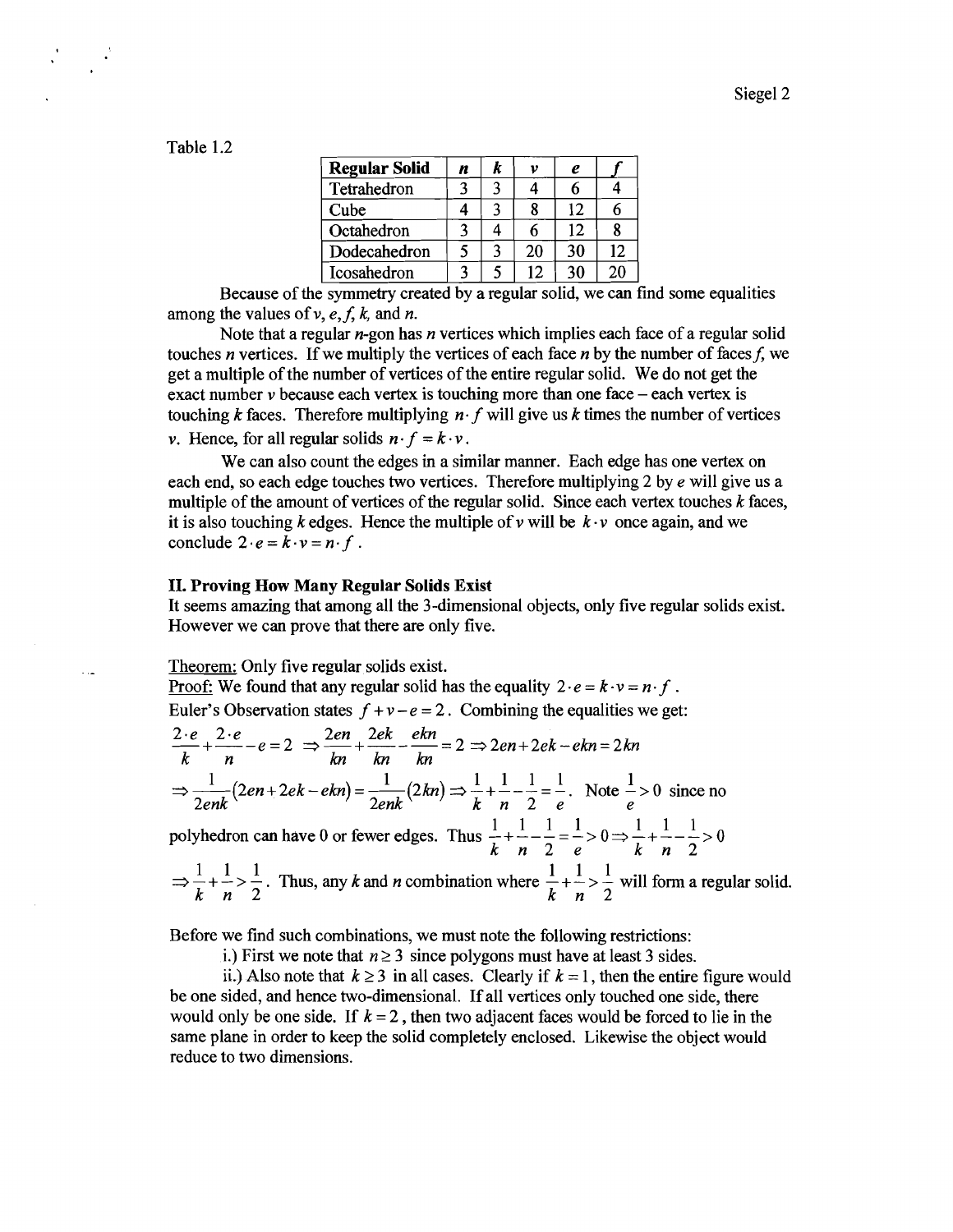See Figure 2.1 for an illustration of this contradiction for 3,4,5, and 6 sided polygons, confirming  $k > 2$  in all cases. Notice how if any of these sets of polygons were folded so that edges meet and form an enclosure, it would force adjacent faces to overlap.



iii.) Note that for any *n*, once we find some  $\hat{k}$  such that the combination of *n* and  $\hat{k}$  do not form a regular solid, then the combination of n and k for all  $k > \hat{k}$  will also fail  $1, 1, 1, ...$ iii.) Note that for any *n*, once we find some  $\hat{k}$  such that the combination of *n* and  $\hat{k}$  do not form a regular solid, then the combination of *n* and  $k$  for all  $k > \hat{k}$  will also fat to form a regular solid, by

$$
\hat{k} < k \Rightarrow \frac{1}{k} < \frac{1}{k} \Rightarrow \frac{1}{k} + \frac{1}{n} < \frac{1}{k} + \frac{1}{n} \leq \frac{1}{2} \, .
$$

iv.) Similarly, once we find some  $\hat{n}$  where we cannot form a regular solid for any k, then we cannot form a regular solid for any  $n > \hat{n}$ , by the following: Given  $n > \hat{n}$ where  $\frac{1}{1} + \frac{1}{2} \le \frac{1}{2}$  for all k. If it's true for all k, then it's true for  $k = 3$ . Thus  $\frac{1}{2} + \frac{1}{2} \le \frac{1}{2}$ . k  $\hat{n}$  2 3  $\hat{n}$  2  $\hat{n} < n \Rightarrow \frac{1}{\epsilon} < \frac{1}{\epsilon} \Rightarrow \frac{1}{\epsilon} + \frac{1}{\epsilon} < \frac{1}{\epsilon} + \frac{1}{\epsilon} \leq \frac{1}{\epsilon}$ . Thus for all  $n > \hat{n}$ , n and  $k = 3$  do not form a n *î* 3 n 3 *î* 2 regular solid. In note iii. above, we showed if n and  $k = 3$  do not form a regular solid, then n and all  $k > 3$  do not form a regular solid. Since  $k \ge 3$  in all cases then all  $n > \hat{n}$ cannot form a regular solid with any possible  $k$ .

With these restrictions, we must only inspect a finite amount of combinations of  $n$ and k to find which combinations form regular solids. As stated above, for any **n** once we find a  $k$  that doesn't form a regular solid we can stop. Likewise once we find an  $n$  that cannot create a regular solid we can stop. See Table 2.2 where we check all possible combinations and show only five such combinations form regular solids.

Table 2.2

| 2 | n | k | k<br>n | $Is - + - > -$ ?<br>k<br>2<br>n | Regular Solid<br>Formed |
|---|---|---|--------|---------------------------------|-------------------------|
|   | 3 | 3 | 2/3    | <b>YES</b>                      | Tetrahedron             |
|   | 3 | 4 | 7/12   | <b>YES</b>                      | Octahedron              |
|   | 3 | 5 | 8/15   | <b>YES</b>                      | Icosahedron             |
|   | 3 | 6 | 1/2    | NO                              |                         |
|   | 4 | 3 | 7/12   | <b>YES</b>                      | Cube                    |
|   | 4 | 4 | 1/2    | NO                              |                         |
|   | 5 | 3 | 8/15   | <b>YES</b>                      | Dodecahedron            |
|   | 5 | 4 | 9/20   | NO                              |                         |
|   | 6 | ٦ | 12.    | NO                              |                         |

Hence we have proven there are exactly five regular solids that can be formed.

 $\Box$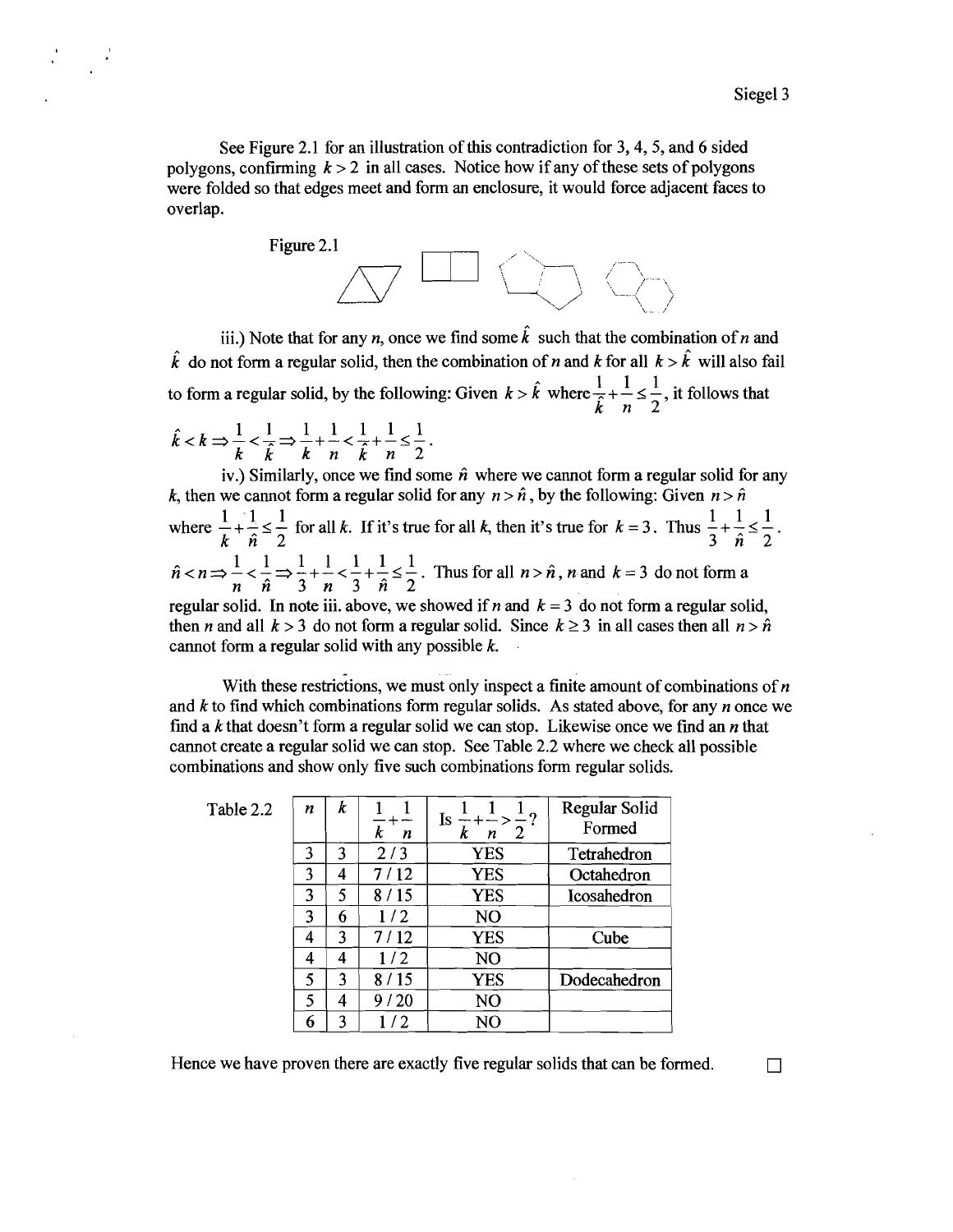Finding such possible combinations can also be illustrated quite nicely. Since each vertex is isometric to each other, we may inspect one vertex and decide whether it can be a vertex on regular solid with a given n and *k.* 

We can represent a vertex in two dimensions by "flattening" the vertex so that we see all of its neighboring faces in one plane. To visualize the regular solid, imagine the polygons being folded into the paper until the edges of all polygons meet and begin to enclose the solid. The vertex representations that can form a regular solid are the ones that can be folded into the paper in such a way. If the edges already meet or overlap, then the object cannot be folded into the paper and will be stuck in two dimensions, thus failing to form a regular solid.

This implies the condition that the interior angles of the faces meeting at a vertex must not be greater than  $2\pi$ . Since an interior angle of an *n*-gon is  $\pi - 2\pi / n$ , the sum of the interior angles of *k* faces is  $k[\pi - 2\pi / n]$ . Thus in order to form a regular solid, we must have a *k* and *n* such that  $k[\pi - 2\pi / n] < 2\pi$  (Pap. 466).

In Figures *2.3-2.5* we see the vertex representations for the regular solids, **as** well **as** vertex representations of n and *k* combinations that do not form regular solids by having the sum of the interior angles greater than or equal to  $2\pi$ . Compare the n and k combinations in the following Figures to Table 2.2 to see that both methods find the same combinations of  $n$  and  $k$  to form regular solids.

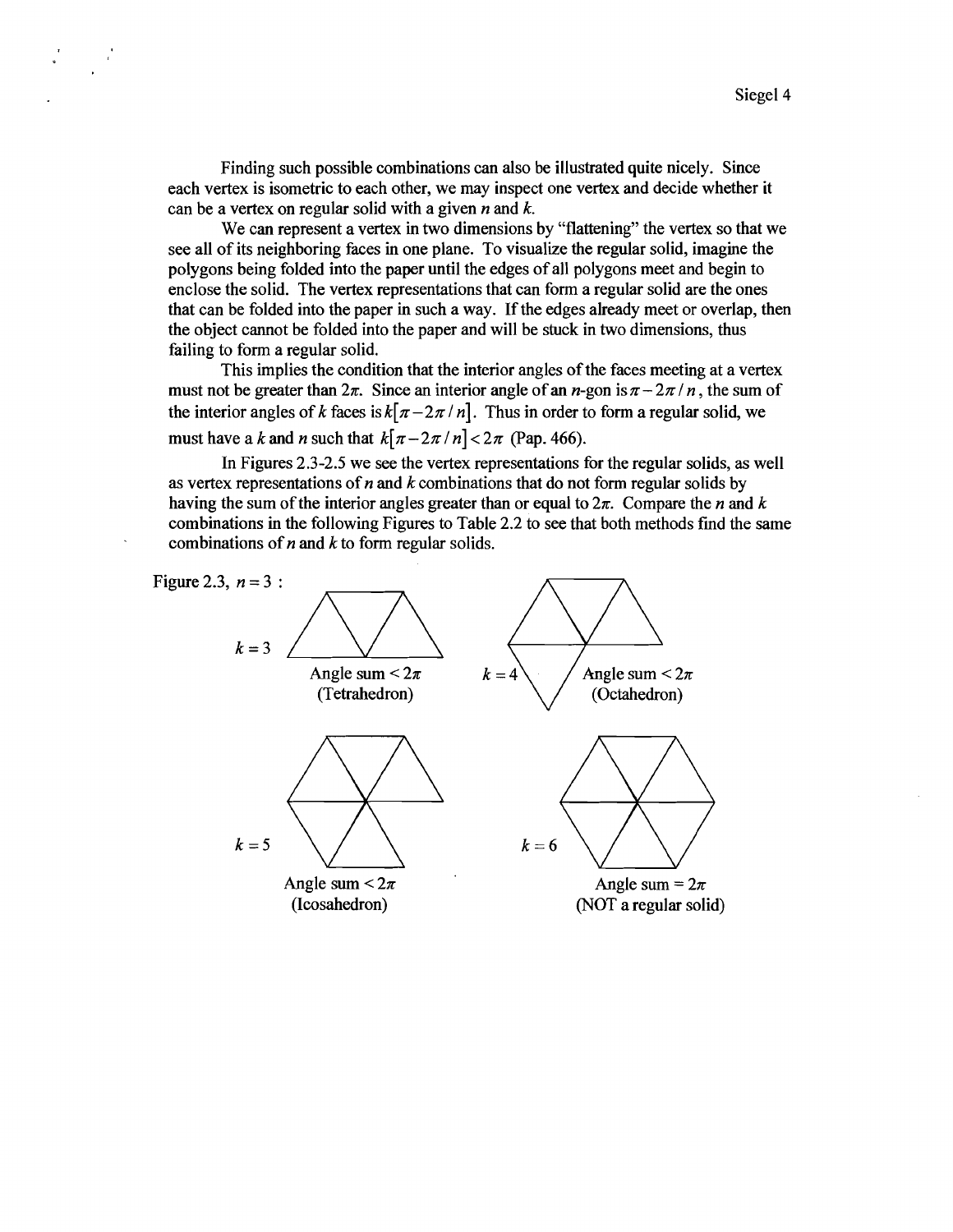

The above condition for the sum of interior angles also tells us that no regular solid can be formed for polygons of six or more sides. See Figure 2.6 which shows a vertex joining three regular hexagons. Since the edges already meet, the figure is trapped in two-dimensions. This would form an interesting tessellation or floor tile, but not a regular solid. Also since any *n*-gon where  $n > 6$  would have larger interior angles than the hexagon, this confirms that  $n \leq 5$  in order to form a regular solid.

Figure 2.6,  $n = 6$ :

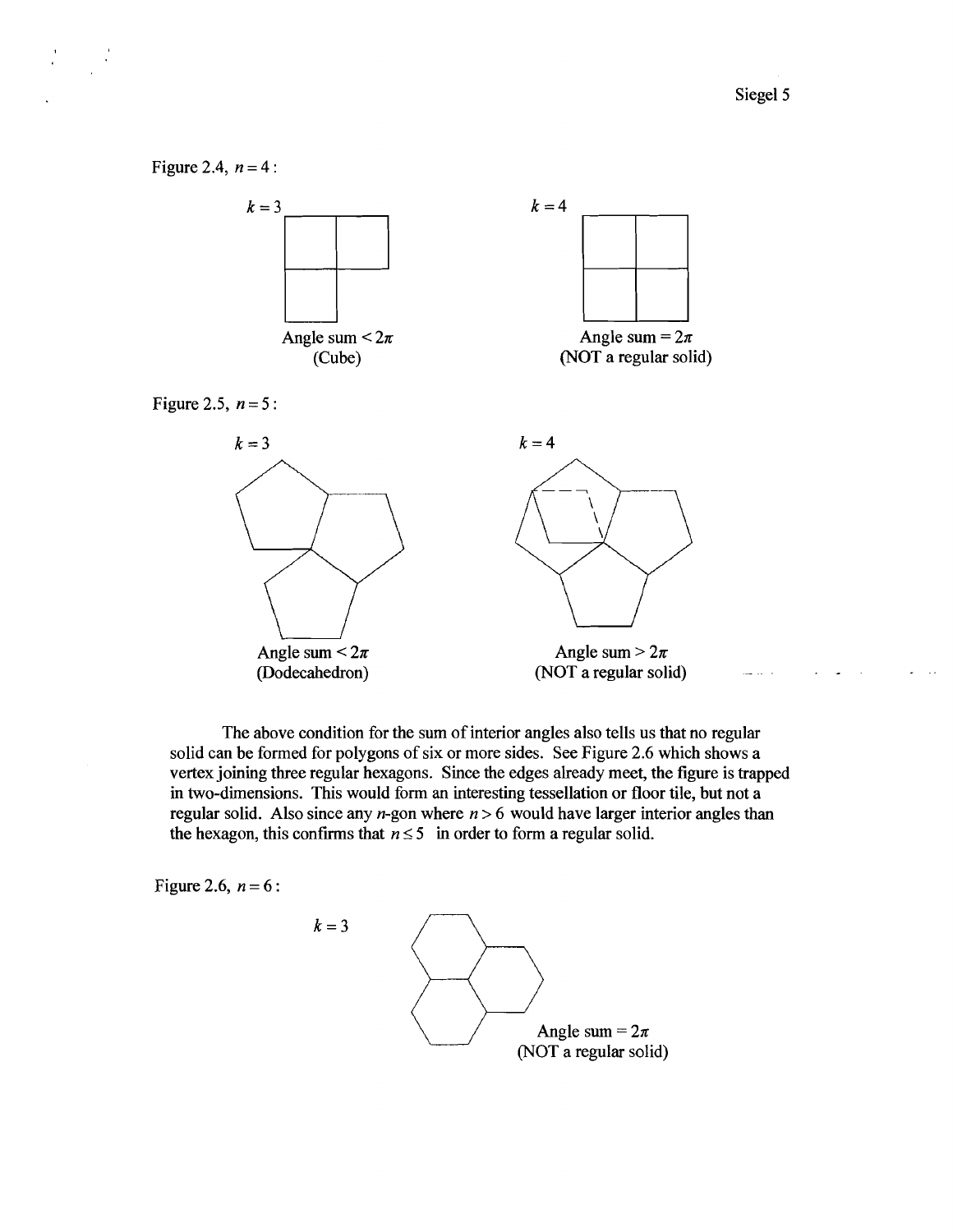Recall for the objects in Figures 2.3-2.5, the description instructed the reader to "imagine the polygons being folded into the paper until the edges all polygons meet and begin to enclose the solid". If we continue forming isometric vertices from that first vertex, we could create the entire regular solid. Since any one vertex is isometric to every other vertex, knowing the properties of one vertex can generate the entire solid in this fashion. Therefore all we need to know are the values of  $n$  and  $k$  to form a regular solid.

## **In. Symmetry Group Axioms**

The beautiful thing about the regular solids is their symmetry. Since all vertices, faces, angles, and edges are isometric to each other, each solid can be rotated in many ways while maintaining all these symmetries. Thus the rotations of each regular solid that maintain all symmetries form a mathematical group under rotation.

We will refer to such groups as  $G_s$ , where  $S = \{T, C, O, D, I\}$  referring to the first letter of each regular solid. The following is an informal proof that the rotations of the regular solids possess the four group axioms:

i.) Associative: Since rotating any solid permutes the vertices v, then  $G_s \subseteq S_v$ . Since  $S<sub>v</sub>$  is associative, so is its subset  $G<sub>s</sub>$ .

ii.) Identity: If we simply do not move the solid, everything remains fixed. Therefore the identity is when we do not rotate the solid at all.

iii.) Closure: If we follow any rotation that maintains all symmetries with a second rotation that maintains all symmetries, then clearly all symmetries are maintained and we are still inside the group of rotations that maintain symmetries.

iv.) Inverse: For any rotation that takes the solid to some new position, we can simply rotate it back to its original position which would be the inverse rotation.

### **IV. Symmetry Group Orders**

There are several ways to find the order of the group of rotations  $G_s$  of each regular solid. Knowing the order will help us classify the rotational groups later.

Since the order of the group is equal to the number of elements in the group, or the number of rotational symmetries of each regular solid, we can simply count how many ways we can rotate each solid so that it maintains a similar position. The tetrahedron is the easiest to visualize with this method.

The first element of the group of rotations of the tetrahedron is the identity, not moving the solid at all. Additionally, the tetrahedron can be rotated by  $2\pi/3$  or  $4\pi/3$ while fixing each of the four vertices, which accounts for 8 more elements. Also we can swap any pair of vertices, but notice doing so forces us to swap the remaining two vertices as well or else we would have a twisted or inverted solid. This will account for three such elements, for the three sets of pairs of vertices. This rotation is a rotation around the line connecting the midpoint of edge *ab* and the midpoint of edge *cd.* See Figure 4.1 for an illustration of these elements.

This gives us 12 elements in total, thus telling us the order of the group of rotations of a tetrahedron is 12. By the description of these elements we recognize this group to be isometric to  $A<sub>4</sub>$ , the group of even permutations of four elements. We will prove this later on. For now we are just noting that  $|G<sub>T</sub>| = 12$ .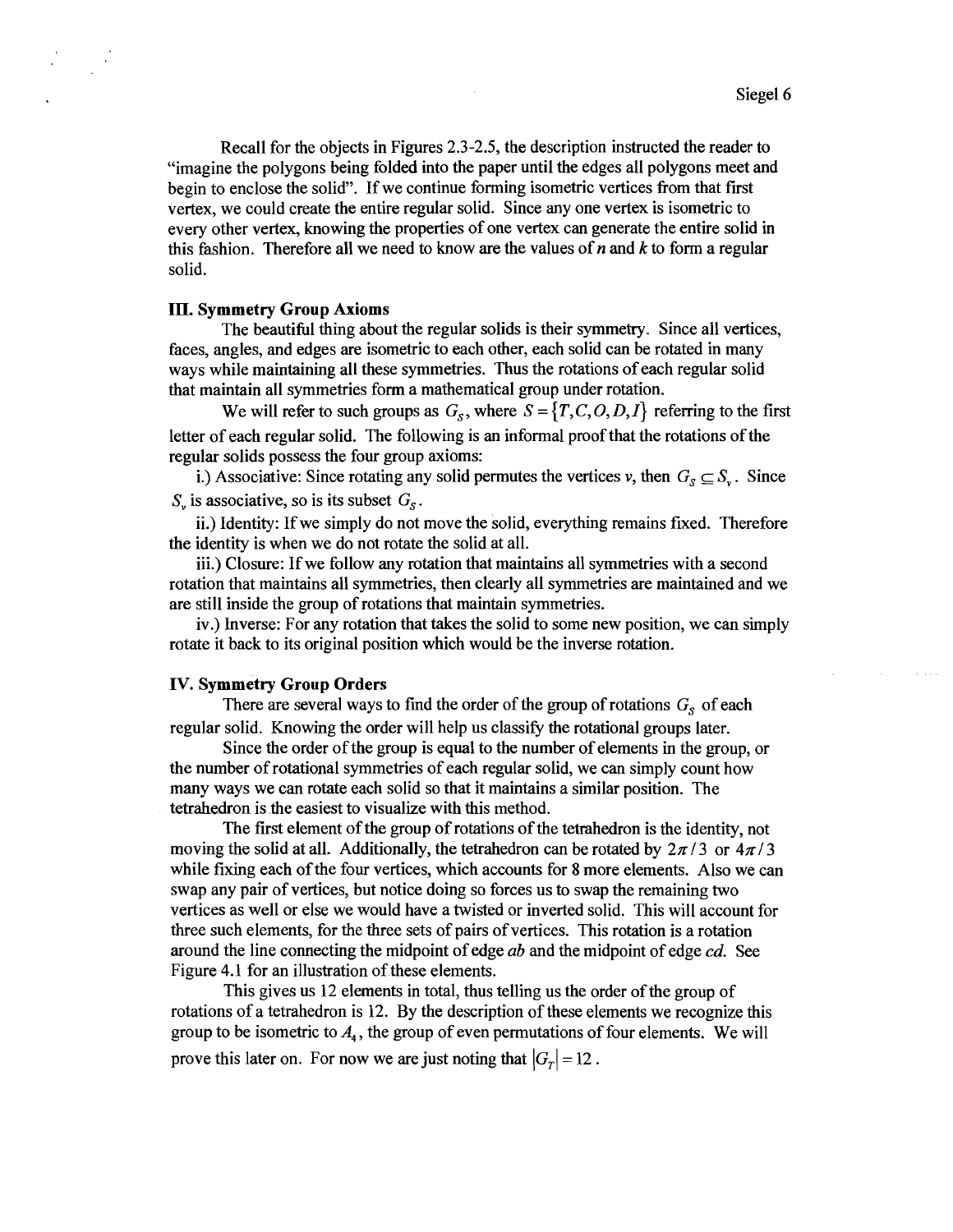

This method for finding the order is manageable for the tetrahedron, but would become more cumbersome for the other solids. For example, it would be terribly difficult to find all the permutations of vertices for the 20 vertices of the dodecahedron. There are in fact easier methods for simply finding the order and we can do this by using the orbitstabilizer theorem.

The following three methods to finding the order uses the condition we found earlier for all regular solids:  $k \cdot v = n \cdot f = 2 \cdot e$ . This formula is actually three representations of the orbit-stabilizer theorem and all three formulas are equal to the order of the group  $|G_{\rm s}|$ .

Recall: For group G acting on set X by permutation so that  $G \cdot X \to X$ . The *stabilizer*  $G_a$  for some  $a \in X$  is the group of elements in G that fix a. The *orbit* O<sub>a</sub> for some  $a \in X$  are all  $b \in X$  where  $b = g \cdot a$  for some  $g \in G$ . The Orbit-Stabilizer Theorem states that  $|G_a| \cdot |O_a| = |G|$  (Pap. 139).

1.) Using vertices: In this method we fix a vertex  $a$  and find how many possible rotations there are that fix that vertex. This is the same thing as finding the order of  $G_{\sigma}$ , the stabilizer of *a.* Since vertex *a* touches k faces and any rotation must send a face to a face, then we can rotate each solid in k different ways while keeping vertex a fixed, i.e.  $|G_a| = k$ .

Then we find how many places to which vertex *a* can be rotated. Since each vertex is isometric to every other vertex, vertex *a* can go to any of the v vertices. This is the orbit of a, so we have  $|O_a| = v$ . By the orbit-stabilizer theorem this tells us the order of the group of rotations is found by the formula:  $|G_s| = k \cdot v$ .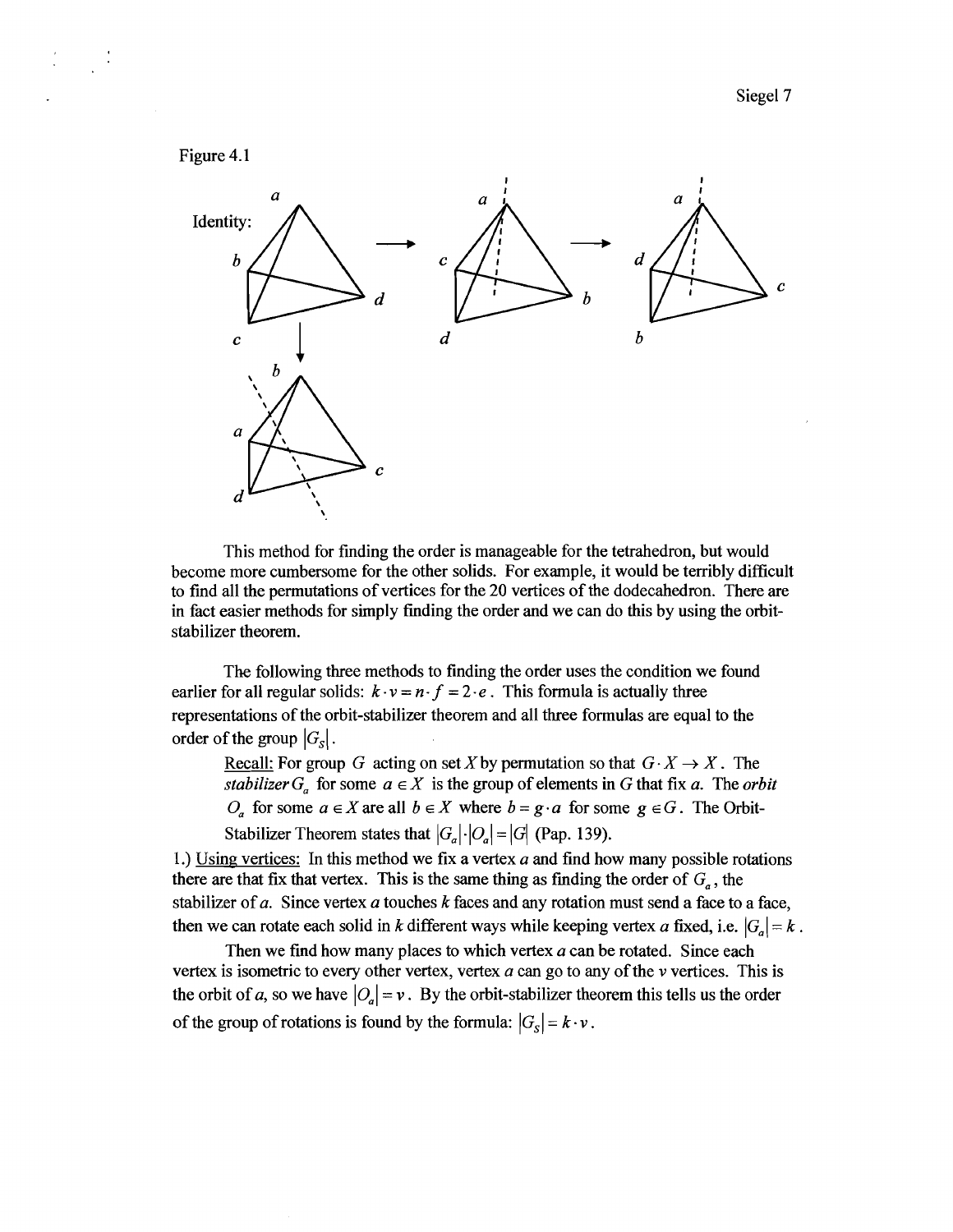and a state

**2.)** Using faces: In this method we fix some face b on the solid and then find how many ways we can rotate the solid so that the fixed face stays in the same place. This is the order of  $G_b$ , the stabilizer of *b*. This is equal to *n*, the number of sides on each face of the solid since we can rotate every face *n* ways while maintaining symmetry, i.e.  $|G_k| = n$ .

Then we find how many places to which face  $b$  can be rotated. Since each face is isometric to every other face, face b can go to any of the f faces. This is the orbit of b, and we find  $|O_k| = f$ . By the orbit-stabilizer theorem this tells us the order of the group of rotations is found by the formula:  $|G_s| = n \cdot f$ 

3.) Using edges: Lastly, fix any edge  $c$  of the solid. Each edge can stay fixed for exactly two rotations for any solid, since the endpoints of each edge can switch places with each other. Thus for every edge, the stabilizer is only two elements, i.e.  $|G_{\zeta}| = 2$ .

Then we find how many places to which edge  $c$  can be rotated. Since each edge is isometric to every other edge, edge c can go to any of the **e** edges. This is the orbit of c, so  $|O_c| = e$ . Finally, the orbit-stabilizer theorem tells us the order of the group rotations is found by the formula  $|G_s| = 2 \cdot e$ .

In summary, the order of the group of rotations of any regular solid has the equality:  $|G_s| = k \cdot v = n \cdot f = 2 \cdot e$ .

Keeping this formula in mind, we see reproduce the earlier table in Table **4.2** with a new column for the order of the rotational group for each solid. We now notice some interesting equalities in the properties of the regular solids.

.. -

| <b>Regular Solid</b> | k | v  | n |        | e  | $ G_{\!s} $ |
|----------------------|---|----|---|--------|----|-------------|
| Tetrahedron          |   |    |   |        |    | 12          |
| Cube                 |   |    |   | $6 -$  | 12 | 24          |
| Octahedron           |   |    |   | 8      | 12 | 24          |
| Dodecahedron         | ર | 20 |   | $\P p$ | 30 | 60          |
| Icosahedron          |   | 12 |   | 20     | 30 | 60          |

Table **4.2** 

From the table above we clearly see that  $|G_s| = k \cdot v = n \cdot f = 2 \cdot e$  for all of the regular solids.

We also notice two interesting properties. First that each regular solid's rotation group  $G_i$  has the same order as that of another regular solid  $G_i$ . We also see that for every regular solid *i*, that both  $k_i = n_j$  and  $v_i = f_j$  for that solid *j*. Specifically, these equalities match the cube and the octahedron, the dodecahedron and the icosahedron, and the tetrahedron to itself.

These regular solids that have such a match turn out to be regular solids that are dual to each other as we will find later.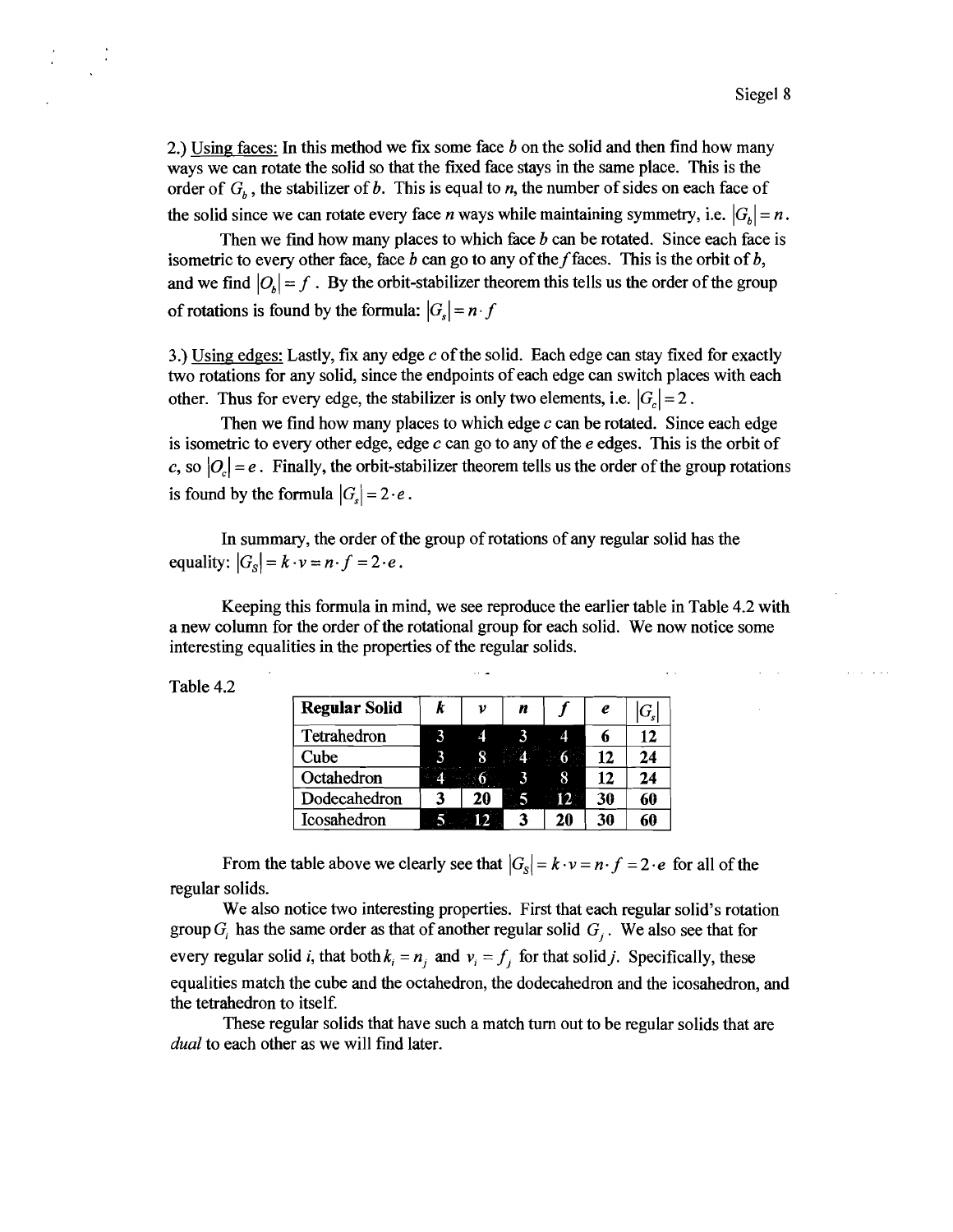### V. Spheres

The regular solids have some interesting geometrical properties in that each regular solid can have:

a,) A circumscribed sphere through its vertices so that each vertex of the solid tangentially touches the sphere

b.) A midsphere where the sphere tangentially touches the midpoint of each edge on the solid

c.) An inscribed sphere where the sphere tangentially touches the midpoints of each face on the solid

Due to the symmetry of the regular solids and the isometric property between all vertices, edges, and faces, we see that each vertex is equidistant fiom the center point of the regular solid and likewise for the midpoints of the edges and the midpoints of the faces. This is the basis of being able to rotate the regular solids sending vertices to vertices, edges to edges, and faces to faces.

Additionally, each of these spheres creates more symmetry inside each regular solid. For two of the spheres described above, connecting all the points where the sphere and regular solid intersect will create another regular solid where the vertices are the intersecting points. In the midsphere connecting the points where the regular solid intersects the sphere creates an Archimedean solid.

a.) For the circumscribed sphere, it is clear that the "new" regular solid created is exactly the same as the old one. Since the intersection is the set of vertices of the regular solid, clearly they are just forming the same set of vertices.

b.) Since the intersection of the midsphere and the regular solid connects the midpoints of each edge, we are truncating the regular solids. This creates an Archimedean solid, which is a polyhedron where all faces are regular polygons which may or may not be the same, all vertices are isometric to each other, and all edges have equal length. Note that regular solids are a subset of the Archirnedean solids. The Archimedean solid created by the midsphere in the tetrahedron is the octahedron, the solid created inside a cube or octahedron is the *cuboctahedron*, and the solid created inside a dodecahedron and icosahedron is the *icosidodecahedron*. See these Archirnedean solids in Figure 5.1. Note the "matching" between the cube and octahedron as well as that between the dodecahedron and icosahedron are again seen here.

Figure 5.1





cuboctahedron icosidodecahedron

c.) The inscribed sphere is perhaps the most interesting. Since the set of vertices on the new solid  $i$  is the set of midpoints of the faces of the original solid  $j$ , then the number of vertices on the new solid  $v_i$  is equal to the number of faces on the original solid  $f_i$ , i.e.  $v_i = f_i$ . Likewise, each new vertex on i will originate from some face on j and connect to  $k_i$  vertices. Since each vertex will connect to the midpoint of all neighboring faces to the originating face on j, it will connect to  $n_i$  faces. Therefore each new vertex on *i* will have an edge connecting to  $n_i$ , vertices and we have  $k_i = n_i$ .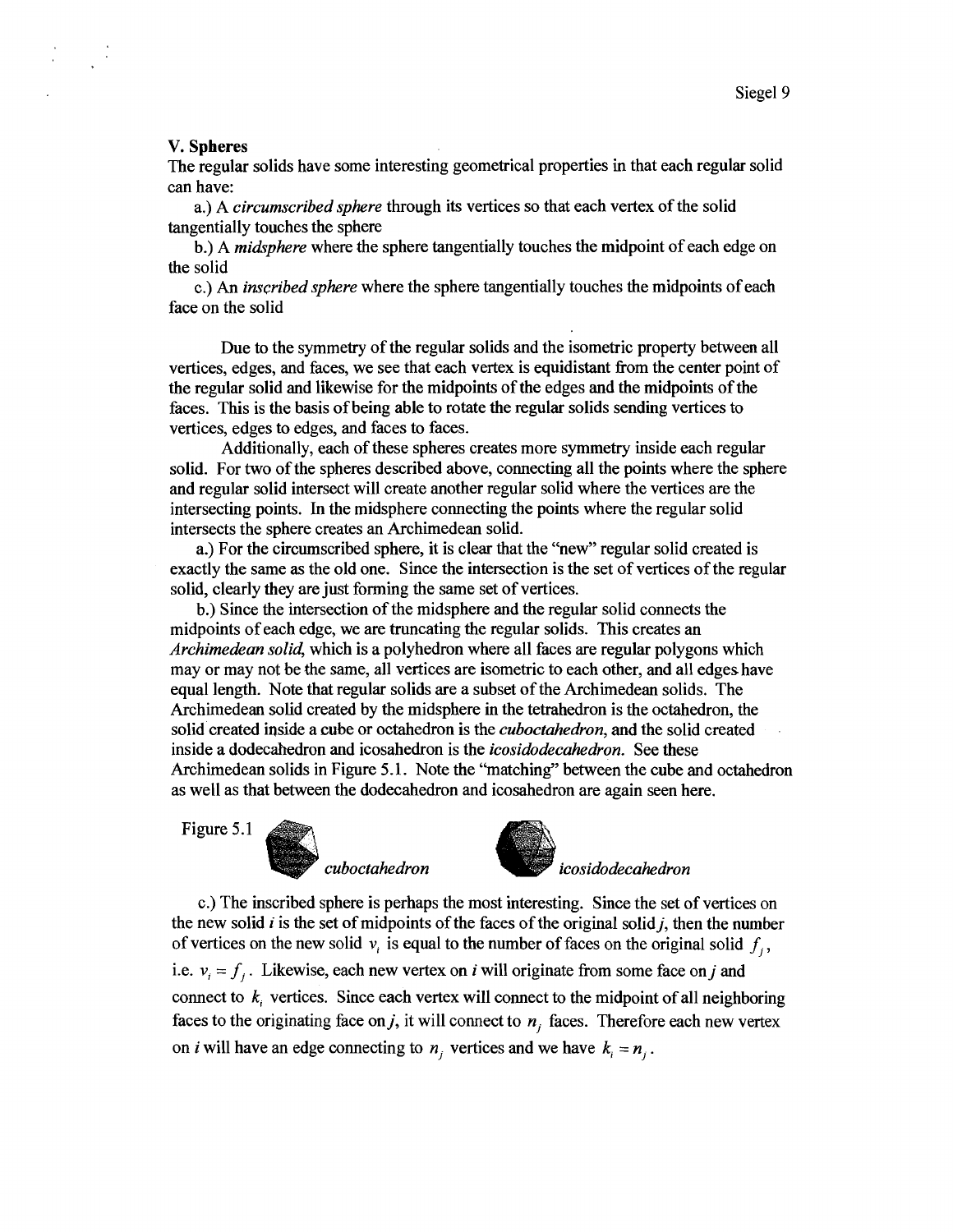The two equalities created by the inscribed sphere,  $v_i = f_i$  and  $k_i = n_i$ , tell us the exact identity of the new regular solid. Recall from Table 4.2, each regular solid  $i$  had a "matching" regular solid so that both  $v_i = f_i$  and  $k_i = n_i$ . Thus whatever regular solid we chose for i, we will know which regular solid *j* must be immediately.

## **VI. Duals**

The new regular solid created by the inscribed sphere is called the *dual* solid of the original. Dual solids possess the characteristic of having complimentary numbers of vertices and faces, which is immediate from the description of its construction.

We also see that the dual of a regular solid's dual is the original regular solid. For example, a cube inscribed inside an octahedron can have its own dual, an octahedron, inscribed inside. Accordingly we can create an infinite chain of duals inside of each other.

See Figure **6.1** to see how the cube and octahedron are dual to each other. Figure **6.2** shows an example of the duals inscribed in each solid.



Duality is very important as we next classify the groups of rotations of each solid because the groups of rotations of dual solids are isomorphic. Since the dual of a solid is created fiom midpoints, it is perfectly symmetrical inside of the original solid. Therefore when the original solid is rotated in any manner, its dual is rotated in the exact same way. In fact, if you created a new object that was a regular solid with its dual constructed inside like in Figure **6.1,** it would have all the same symmetries as either solid on its own.

Therefore we know  $G_i \cong G_j$  for dual regular solids *i*, *j*. Specifically:  $G_c \cong G_o$ ,  $G_p \cong G_i$ , and obviously  $G_r \cong G_r$ .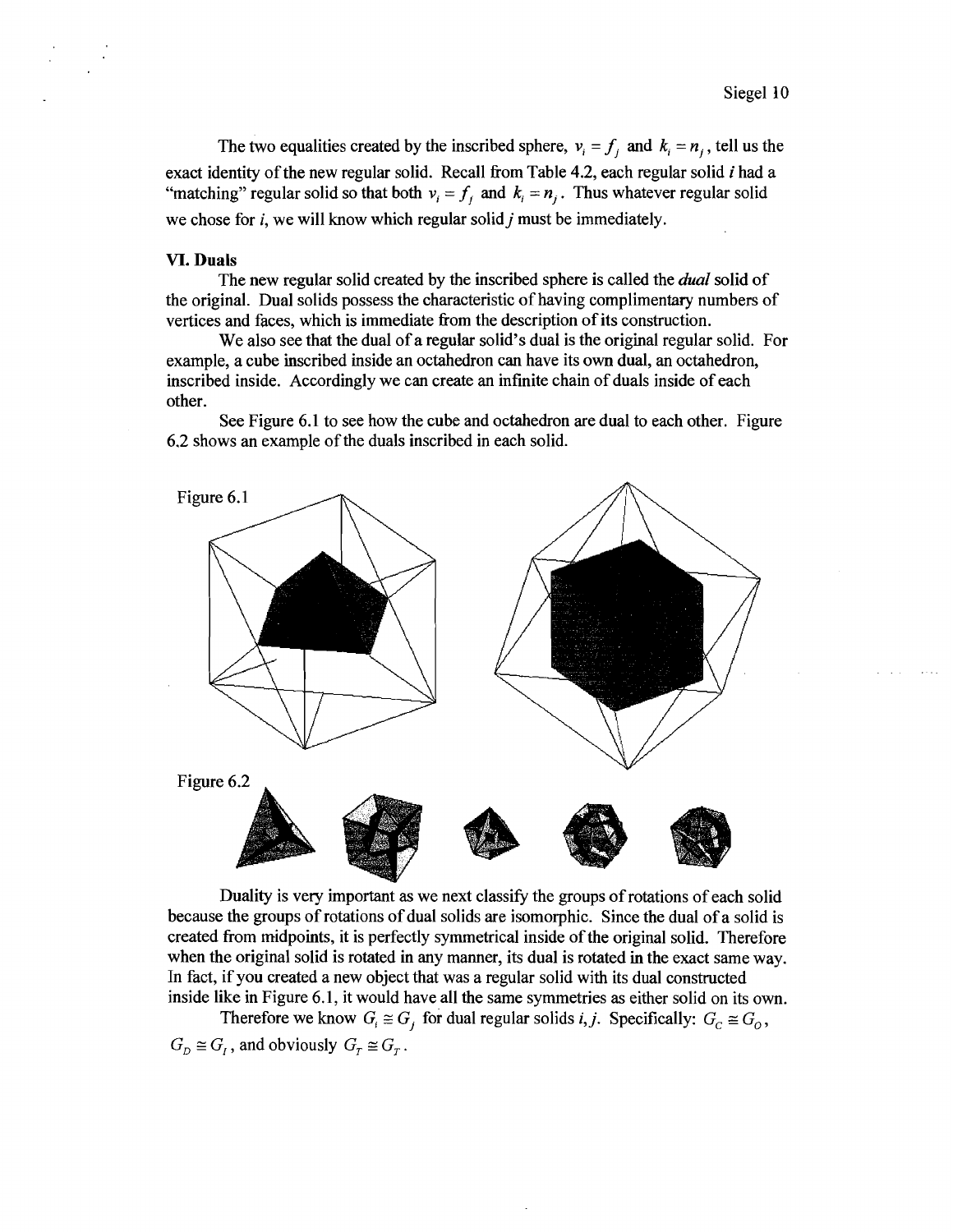# **VII. Classifying the Groups**

Now that we have determined which regular solids are dual to each other, we will have two less groups to find. We will now classify:

- 1.) The groups of rotations of the tetrahedron  $G_r$ .
- 2.) The groups of rotations of the cube  $G<sub>C</sub>$ , which will also give us the group of rotations of its dual, the octahedron,  $G<sub>o</sub>$ .
- 3.) The groups of rotations of the dodecahedron  $G<sub>D</sub>$ , which will also give us the group of rotations of its dual, the icosahedron,  $G_i$ .

To do so we will use the fact that each group of rotations acts on a set of features of the regular solids by permutation. The set of features may be, for example, the set of vertices or diagonals. We know this is a group action on such elements since all rotations of each regular solid must maintain all symmetries. Therefore each rotation mapping vertices to vertices is in actuality permuting the vertices.

In this approach it is necessary to find a set of features of the regular solids X where the rotational group of symmetries acts faithfully on X. Recall G acts *faithhlly* on X if the only element of G that fixes every element of X is the identity. Lastly note that the group denoted  $S_n$  refers to the permutation group permuting *n* elements.

In classifying the groups of rotations for the regular solids, we will use the following theorem:

**Theorem 7:** If the group of rotations of a regular solid  $G<sub>S</sub>$  acts faithfully on some set of features of the regular solid X, then  $G<sub>S</sub>$  is a subgroup of  $S<sub>X</sub>$ .

Proof: Let  $G_S$  be the rotational group of symmetry for some regular solid. Let X be some set of features of the regular solid, i.e. vertices, diagonals, or inscribed cubes. Assume  $G_S$  acts on X faithfully, which means the only element of  $G_S$  that fixes every element of  $X$  is the identity.

Construct a homomorphism  $\phi: G_S \to S_X$ . We know this is a good map since we are permuting the elements of X. Consider the image of  $\phi(G_S)$ . We know the image is subgroup of  $S_X$ , i.e.  $\phi(G_S) \leq S_X$ . permuting the elements of X. Consider the image of  $\phi(G_{\rm s})$ . We know the image is a

By the first isomorphism theorem,  $G_s / \text{Kern} \phi \cong \phi(G_s)$ . But if  $G_s$  acts on X faithfully, then the kernel is trivial. This implies  $G_s / \text{Kern} \phi \cong G_s \cong \phi(G_s) \leq S_x$ . Thus,  $G_s \leq S_X$ .

 $\Box$ 

Using this theorem, we can now classify the rotational group of symmetry for each regular solid.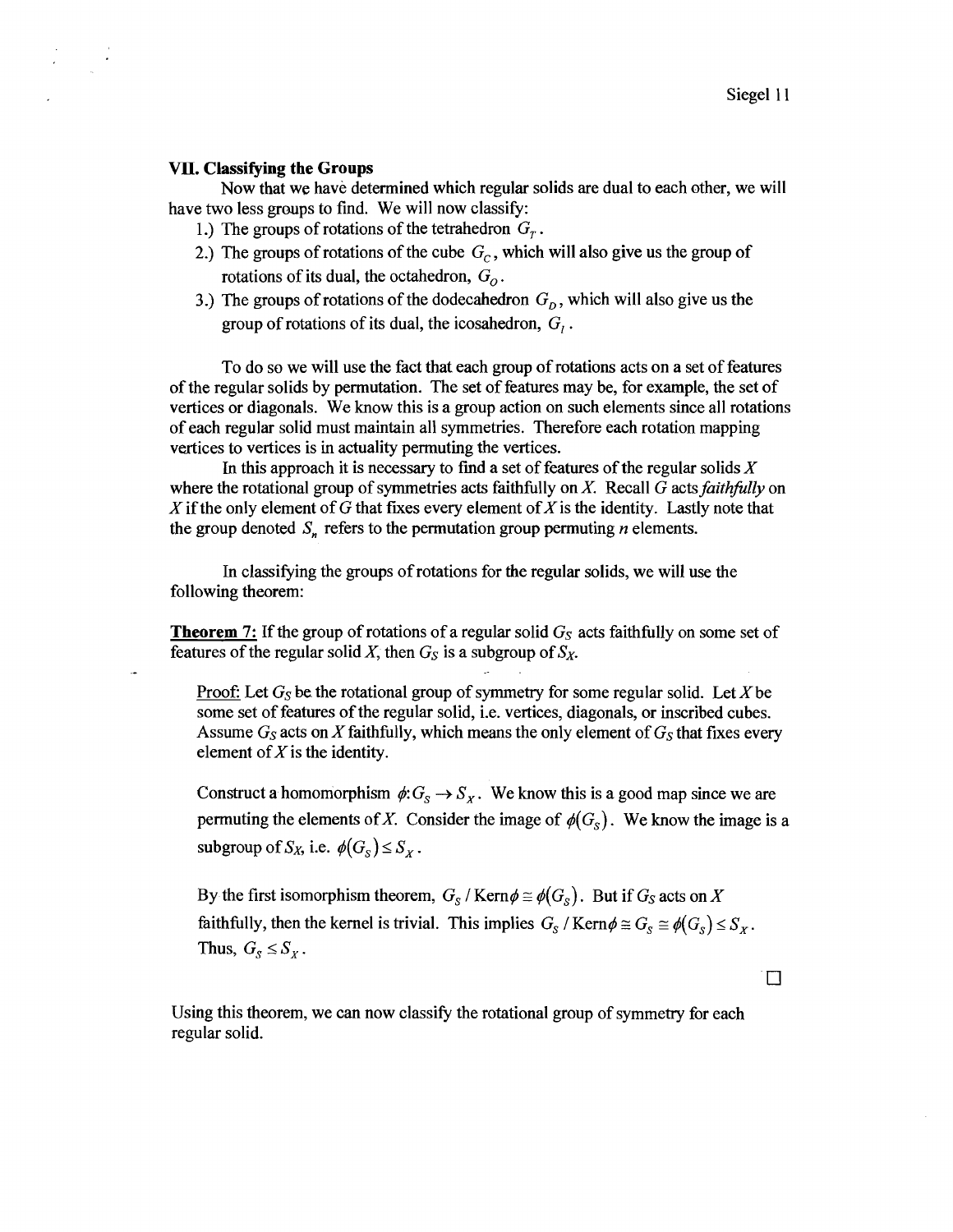#### **The Tetrahedron:**

When we were finding the elements of the tetrahedron, we discovered the elements seemed to form  $A_4$ , the group of even permutations permuting four elements. Using the previous theorem, we can now prove that  $G_r \cong A_4$ .

Theorem: The group of rotations of the tetrahedron is isomorphic to  $A_4$ , i.e.  $G_r \cong A_4$ . **Proof:** Let  $G_r$  act on X, the set of the four vertices of the tetrahedron. Since the only element of  $G_r$  that fixes every vertex is the identity, then we know  $G_r$  acts faithfully on X. Therefore by Theorem 7, we know  $G_r \leq S_4$ . Since  $|S_4| = 4! = 24$  and we found earlier that  $|G_r|=12$ , then  $G_r$  must be the only normal subgroup of order 12 in  $S_4$ , which is  $A_4$  the group of even permutations in  $S_4$ . Therefore  $G_T \cong A_4$ .  $\Box$ 

We may note two other ways we could have determined  $G_r \cong A_4$ . For one, we can easily find four distinct 3-cycles in  $G_r$  permuting four elements, the vertices. We find these by rotating the tetrahedron by 0,  $2\pi/3$ , and  $4\pi/3$  while fixing each of the four vertices. Such three cycles generate the group  $A_4$ . This would prove  $A_4 \leq G_7$  $\Rightarrow$   $A_4 \cong G_r$  since  $|A_4| = |G_r|$ .

We may also note that  $A_4$  is the only group of order 12 where the element of maximal order is three. We can determine that the maximal order of an element in  $G<sub>r</sub>$  is three since it has triangular faces and three faces meeting at any one vertex. Any rotation will reach the identity on or before the third rotation. Then once we found the order using one of the methods described earlier, the fact  $G_T \cong A_4$  is immediate.

# **The Cube:**

We will now determine to which group the rotations of the cube,  $G_c$ , is isomorphic. Similarly to our approach to the tetrahedron we will use Theorem 7 and the fact that  $G_c$  acts faithfully on some set X.

For the tetrahedron, we defined  $X$  as the set of vertices of the tetrahedron. It is true that  $G_c$  acts faithfully on the set of vertices in the cube, since the only rotation that fixes all eight vertices is the identity. However this will only tell us that  $G_c$  sits inside  $S_8$ , a group of order 40,320 and not such an easy group to work with. Therefore to classify  $G_c$ , we must find a smaller set X on which  $G_c$  acts faithfully.

A smaller set X on which  $G_c$  acts faithfully is the set of diagonals, the lines connecting opposite corners of the cube as seen in Figure 7.1. We know that  $G_c$  acts faithhlly because the only rotation of the cube that fixes all four diagonals is the identity rotation, not moving the cube at all.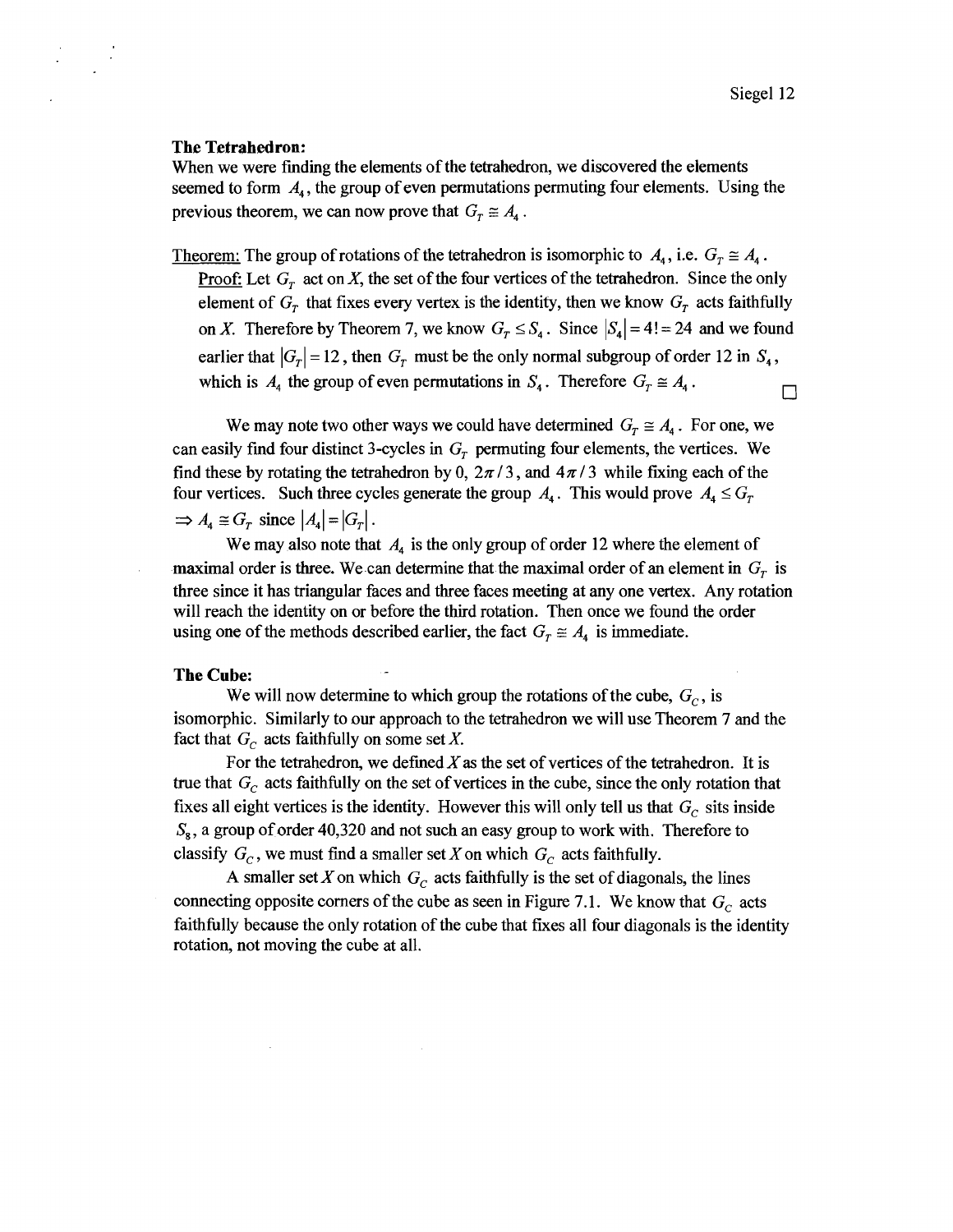

Theorem: The group of rotations of the cube is isomorphic to  $S_4$ , i.e.  $G_C \cong S_4$ . Proof: Let  $G_c$  act on X, the set of the four diagonals of the cube. Since the only element of  $G_C$  that fixes every diagonal is the identity, then  $G_C$  acts faithfully on X.<br>Therefore by Theorem 7, we know  $G_C \leq S_4$ . Since  $|S_4| = 4! = 24$  and we found earlier that  $|G_C| = 24$ , then  $G_C$  must be the impr Therefore by Theorem 7, we know  $G_C \leq S_4$ . Since  $|S_4| = 4! = 24$  and we found

Once again note that since the cube and the octahedron are dual solids, that this also implies  $G_0 \cong S_4$  as well.

We can find all elements and subgroups of  $S<sub>4</sub>$  by looking at the actions certain rotations take on the diagonals. For example, a 4-cycle in  $S<sub>4</sub>$  is any  $\pi/2$  rotation along an axis through the midpoints of opposite faces. In Figure 7.2, this is the permutation (1234). Note this is also an example of how  $Z_4$  is a subgroup of  $S_4$  since  $|(1234)|=4$ .



3

 $\overline{2}$ 

Figure 7.1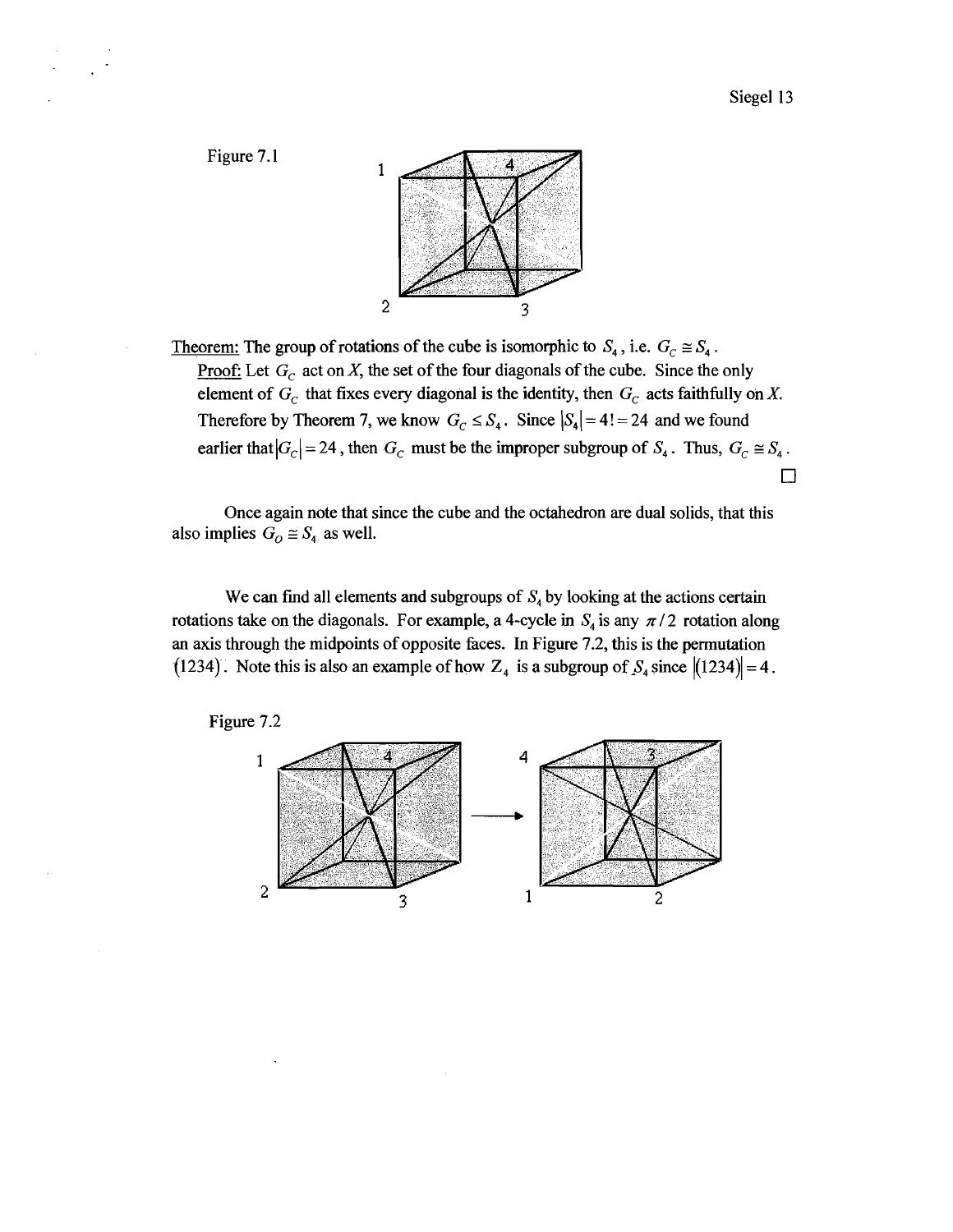We can also find any 3-cycle by rotating the cube along any diagonal, as in Figure 7.3 which shows the permutation (123) as we rotate along the blue diagonal labeled "4". This is also an example of the subgroup  $Z_3$  that sits inside  $S_4$ .



We can also find any 2-cycle by "fixing" any two diagonals and rotating the cube so that the remaining two diagonals switch places. See Figure 7.4 for an illustration of permutation  $(12)$ . Note that to create a cycle of form  $(ab)(cd)$ , we may perform this step for two distinct pairs of diagonals simultaneously. Such an element is an example of the subgroup  $Z_2$  that sits inside  $S_4$ .



We showed we can find the cyclic subgroups  $Z_2$ ,  $Z_3$ , and  $Z_4$  as in Figure 7.2-7.4. Also  $Z_2 \times Z_2$  is generated by any two distinct rotations that are isomorphic to  $Z_2$  as in Figure 7.4.

We can also find the non-Abelian groups  $S_3$ ,  $D_4$ , and  $A_4$ . The group  $S_3$  is generated by performing the actions of *S,* on the three pairs of opposite faces as seen in Figure 7.5. We can note the importance of faithfulness in Theorem 7 from these pairs of opposite faces. We see  $G_c$  is not faithful on the set of opposite faces since, in addition to the identity, a rotation of  $\pi/2$  in any direction fixes all opposite faces. Therefore since faithfulness fails in this instance, we cannot use Theorem 7 to say  $G_c$  is a subgroup of  $S_3$ .

Also note, the dihedral group  $D_4$  is generated by the rotations fixing one pair of opposite faces as seen in Figure 7.6. Lastly, *A4* is generated by the tetrahedron created inside the cube, as we found that the rotations of the tetrahedron are isomorphic to  $A_4$ . This can be seen in Figure 7.7.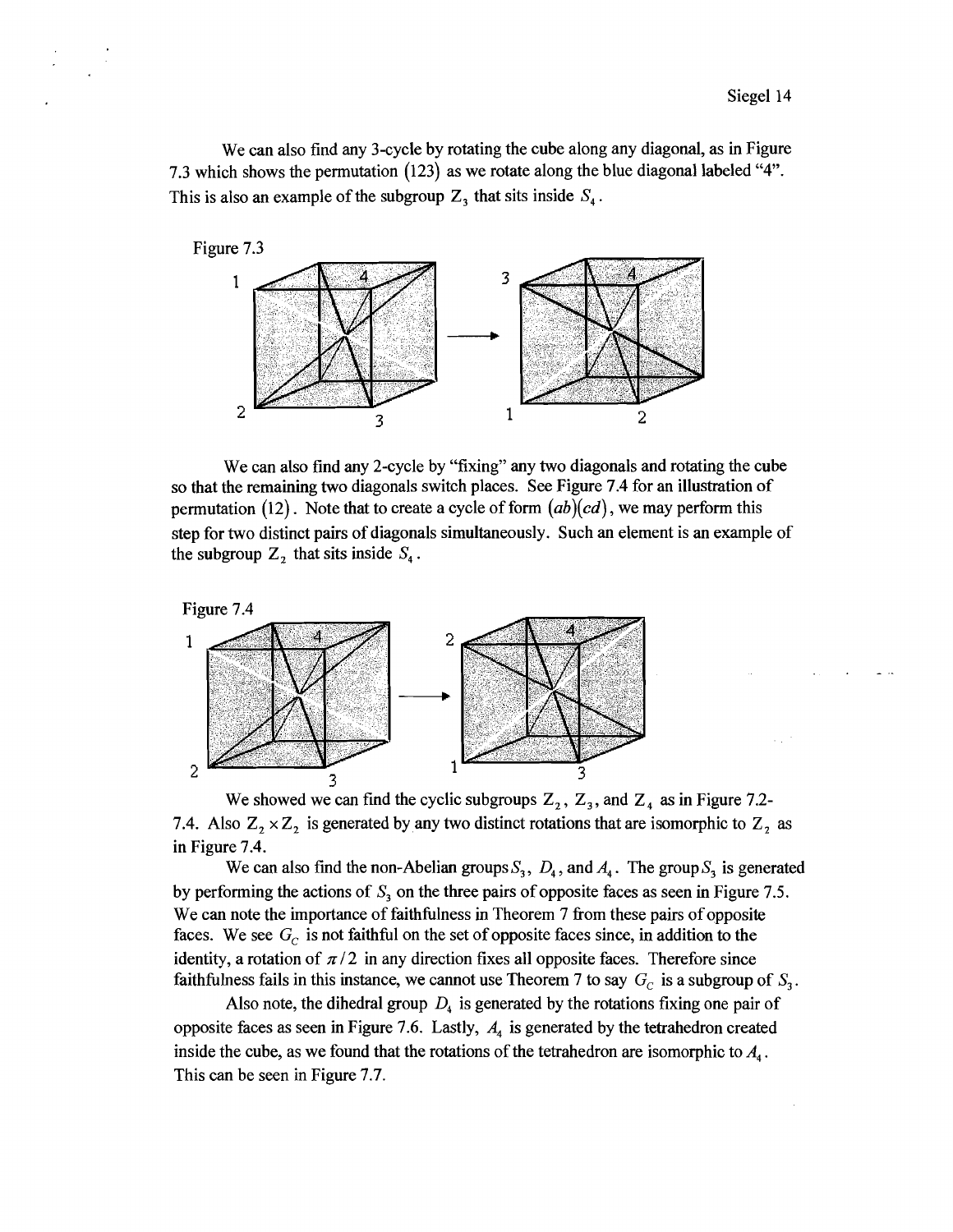

Lastly, we may note we could have also determined that  $G_c \cong S_4$  once we found that there were elements of  $G_c$  permuting the diagonals by (1234) and (12) as we did in Figure 7.2 and 7.4. Since (1234) and (12) generate  $S_4$ , then we could prove  $S_4 \le G_c$  $\Rightarrow S_4 \cong G_C$  since  $|S_4| = |G_C|$ .

# **The Dodecahedron:**

Similar to the cube, we will not classify  $G<sub>D</sub>$  by using the fact the group acts faithfully on the set of vertices since there are twenty of them. In this case even the diagonals are hard to deal with since there are ten diagonals. However, the dodecahedron does possess another smaller set of elements that the rotations in  $G_D$  permute. It turns out that amongst the dodecahedron's symmetry, five distinct cubes can be inscribed inside any dodecahedron.

Take the diagonal of a pentagon on any face of the solid. We can construct two more orthogonal lines fiom the original diagonal so that they are diagonals on neighboring faces. This forms a vertex and three edges of a cube. Continue forming orthogonal edges that are also diagonals of the pentagon faces until eventually an entire cube is formed inside the dodecahedron.

We know this figure we constructed is a cube because all edges of the figure are diagonals of a pentagon which are parallel to an edge of the pentagon. Opposite edges of the figure are pqrallel to the same edge of some pentagon and hence parallel to each other. This impliesall faces of the figure are parallelograms. Because of the symmetry of the dodecahedron, both diagonals of each parallelogram are equal which implies each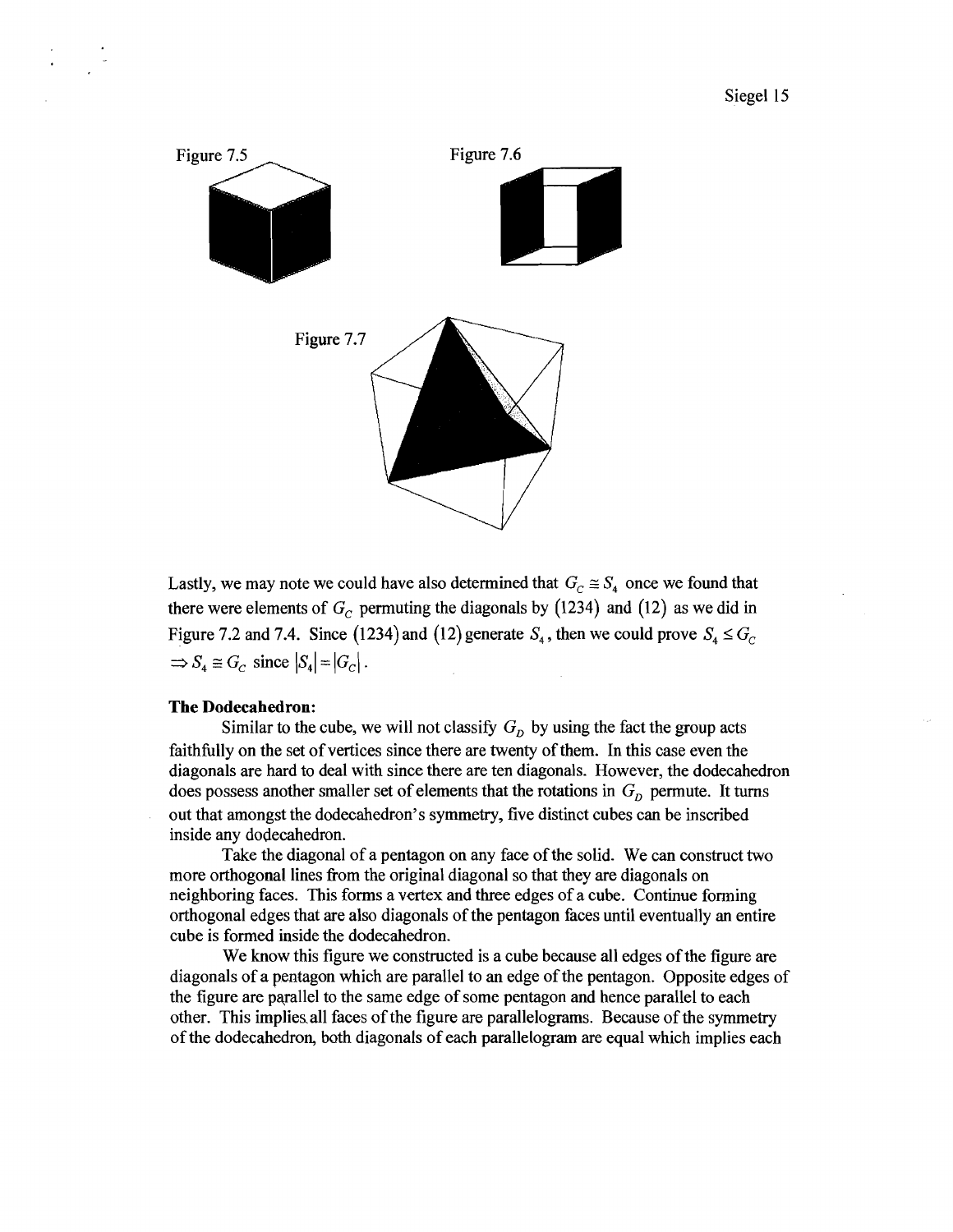face is a rectangle. Since all edges of the rectangles are equal, then the faces are squares. Since each face of the figure is a square then the figure is a cube.

Since the cube has twelve edges and the dodecahedron has twelve faces, then some edge of the cube will be the diagonal on each face of the dodecahedron. Since each pentagon face contains five diagonals, then we can construct five such inscribed cubes. See Figure **7.8** for an illustration of the five such cubes.

Figure **7.8** 



The group of rotations of the dodecahedron,  $G<sub>p</sub>$ , permute the position of these five inscribed cubes and the only rotation that fixes all five cubes is the identity. We know this is true since, **as** stated earlier, one edge fiom each of the five cubes is the diagonal on each face of twelve faces. The only way for all five diagonals of a pentagonal face to remain fixed is for the entire dodecahedron to be unmoved. Therefore the only element of  $G_p$  that fixes all five inscribed cubes is the identity, which means  $G_n$  acts faithfully on the five inscribed cubes.

Finding this relatively small set of elements on which  $G<sub>D</sub>$  acts faithfully allows us to use Theorem 7 to prove  $G_p \cong A_5$ .

Theorem: The group of rotations of the dodecahedron is isomorphic to  $A_5$ , i.e.  $G_D \cong A_5$ . Proof: Let **G,** act on X, the set of the five inscribed cubes of the dodecahedron **as** in Figure 7.8. Since the only element of  $G<sub>p</sub>$  that fixes all five cubes is the identity, then we know  $G_p$  acts faithfully on X. Therefore by Theorem 7, we know  $G_p \leq S_s$ . Since  $|S_5| = 5! = 120$  and we found earlier that  $|G_D| = 60$ , then  $G_D$  must be the only normal subgroup of order 60 in  $S_5$ , which is  $A_5$  the group of even permutations in  $S_5$ . Therefore  $G_D \cong A_5$ . □

Once again note that since the dodecahedron and the icosahedron are dual solids, that this also implies  $G_i \cong A_5$  as well.

Finding a cube inside the dodecahedron immediately could make one think that  $S_4$  sits inside  $G_D$  since we found that the group of rotations of the cube is isomorphic to **S4** . After all, we found the tetrahedron sitting inside the cube and we confirmed that the rotations of a tetrahedron are a subgroup of the rotations of a cube since  $A_4 \leq S_4$ .

However this cannot be true for a cube inside a dodecahedron. Recall we found earlier that  $|G_D| = 60$  and we know  $|S_4| = 24$ . Since 24 does not divide 60, then  $S_4$ cannot be a subgroup of  $G<sub>D</sub>$  as it would contradict LaGrange's Theorem.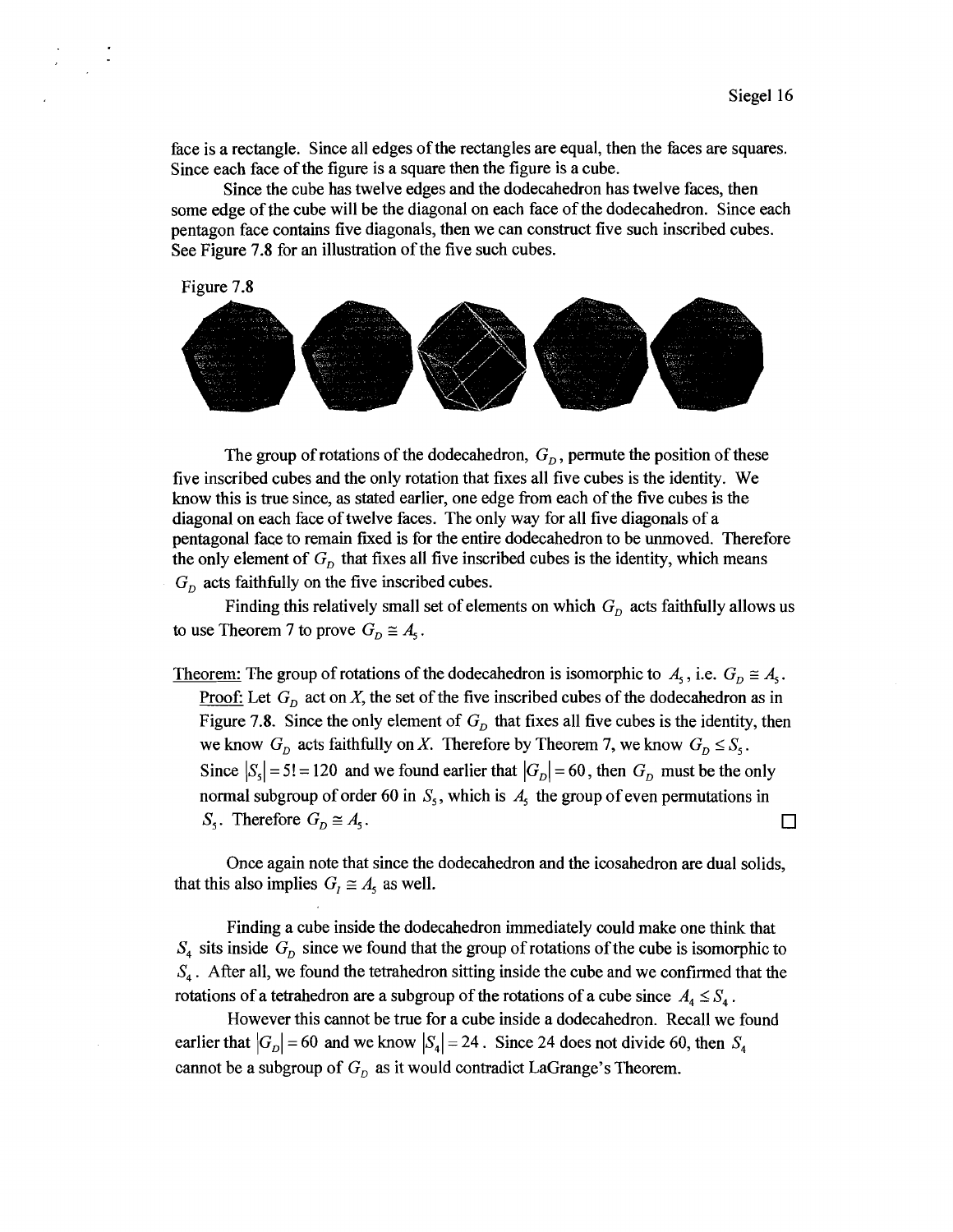The difference is the rotations of a cube inside a dodecahedron do not always maintain symmetry in the dodecahedron. For example, rotating the cube by  $\pi/2$  (or by element  $(1234) \in S_4$ ) does not maintain symmetry of the outside dodecahedron. See Figure 7.9 for an example. Notice how the rotation of the cube alters the symmetry of the dodecahedron so that it is no longer an element of  $G<sub>n</sub>$ .



Therefore we can definitively say  $S_4$  is not a subgroup of  $G_D$ . However, some elements in  $S_4$  must sit inside  $G_D$ . There are some rotations of the cube that maintain all the symmetries of the dodecahedron. For example, if we rotated the cube by  $\pi$  (or by element  $(13)(24) \in S_4$ ) we stay within the elements of the dodecahedron, as seen in Figure 7.10.



Notice a rotation by  $\pi$  is an even permutation whereas a rotation by  $\pi/2$  is not. It turns out the only rotations of the cube that maintain the symmetries of the dodecahedron are the even permutations of the cube. We know the rotations of the cube are isomorphic to  $S_4$ , and we know that the subgroup of  $S_4$  which consists of all the even permutations of  $S_4$  is the subgroup  $A_4$ . Therefore we can conclude that  $A_4 \leq G_D$ . As we see in Figure 7.8, there are five cubes that can be inscribed in the dodecahedron. Hence there are five distinct subgroups of  $G<sub>D</sub>$  isomorphic to  $A<sub>4</sub>$ .

Each of these subgroups contains four 3-cycles since  $A_4$  contains four 3-cycles as we noticed in the tetrahedron. Therefore between the five subgroups in  $G<sub>D</sub>$ , there are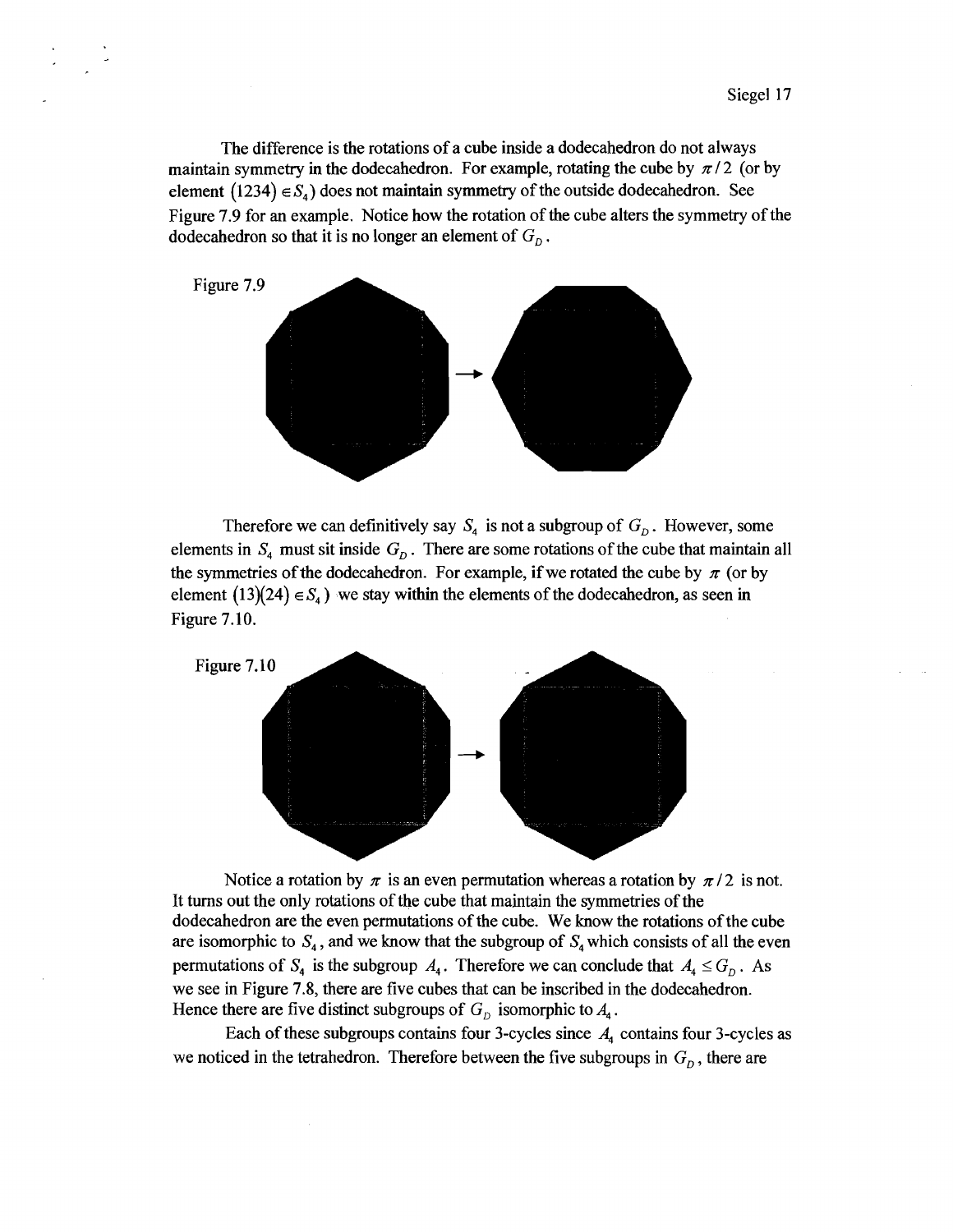twenty 3-cycles in  $G<sub>p</sub>$ . Since the elements of  $G<sub>p</sub>$  permute the five cubes, then these twenty 3-cycles permute the five cubes.

Consequently, we have found twenty distinct 3-cycles permuting 5 elements. Such elements generate the group  $A_5$  (Pap. 72). This implies  $A_5$  is a subgroup of  $G_5$ , i.e.  $A_1 \leq G$ . We know  $|A_2| = 5!/2 = 60$  and we previously determined the order of  $|G_n|$  = 60. Therefore we must have  $G_n \cong A_5$ , confirming what we previously determined.

#### VIII. **Historical Notes**

The earliest signs of regular solids date back thousands of years to the Neolithic people of Scotland. Stone carvings of each of the regular solids were discovered dating back to this era and are on display in the Ashmolean Museum in Oxford (Weisstein "Platonic").

The regular solids were later found during antiquity. They were described by Plato in 350 B.C. in his work *Timaeus* where he related each of the five solids to an element of the universe: the tetrahedron to fire, the cube to earth, the octahedron with air, the icosahedron with water, and the dodecahedron to that which makes up the constellations and heavens (Weisstein "Platonic"). Euclid also discussed the regular solids in 300 B.C. in Books **XI11** - **XV** of his work *Elements* where he finds geometrical properties of the regular solids and discusses the concept of dual solids (Burn 60).

The fact that the rotational groups of symmetry of the regular solids are isomorphic to the groups  $A_4$ ,  $S_4$ , and  $A_5$  was discovered by F. Klein in 1874 and described in his work *Lectures on the Icosahedron* (Burn 60).

The regular solids appear in nature in crystallizations and many viral structures. For example, the herpes virus takes the form of an icosahedron (Wells) and the **HIV** virus is enclosed in an icosahedral capsid (Viral).

In everyday life the regular solids commonly appear in the form of dice, most commonly the cube, since their symmetry allow such dice to be "fair".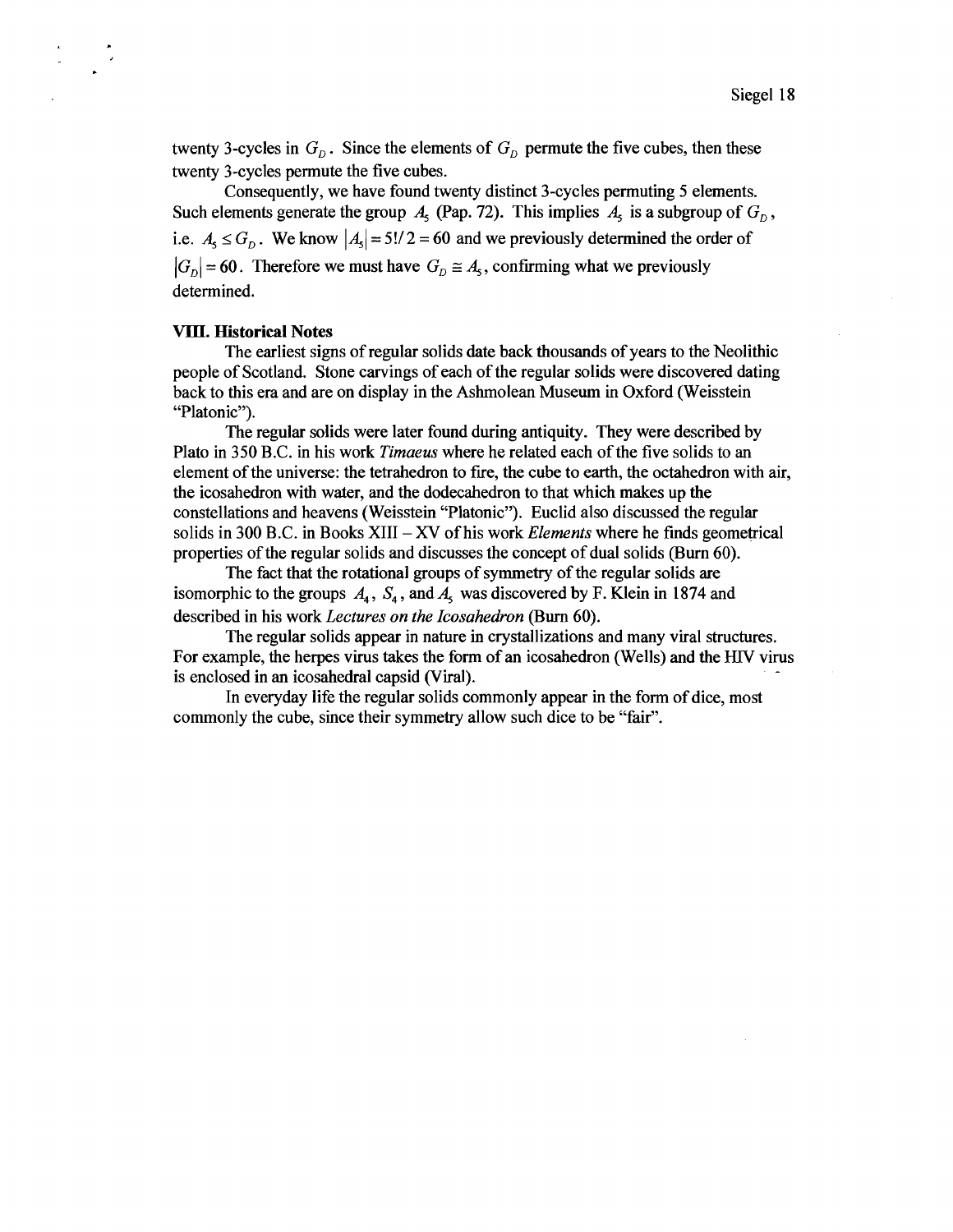#### References

- Armstrong, M.A. Groups and Symmetry. New York, NY: Springer-Verlang, 1988. pp. 2-5,37-43.
- Bum, R.P. Groups: a Path to Geometry. Cambridge, UK: Cambridge **LIP,** 1985. pp. 57-61.
- Papantonopoulou, Aigli. Algebra: Pure & Applied. Upper Saddle River, NJ: Prentice Hall, 2002. pp. 43, 72,97, 135-139, 145,466-468.
- "Virus Structure." Microbiologybytes.Com. Oct. 19,2004. Apr. 29,2007. **<http://www.microbiologybytes.com/virology/3035Structure.html>.**
- Weisstein, Eric W. "Archimedean Solid." From MathWorld--A Wolfram Web Resource. Apr. 6, 2007. <http://mathworld.wolfram.com/ArchimedeanSolid.html>.
- Weisstein, Eric W. "Platonic Solid." From MathWorld--A Wolfram Web Resource. Apr. 6,2007. **<http://mathworld.wolfiam.com/PlatonicSolid.html~.**
- Wells, Jason. "Herpes: the Virus, the Disease." Crispyneurons.Com. Apr. 13 2005. Apr. 29, 2007. <http://www.crispyneurons.com/index.php/Herpes:\_The\_Virus,\_The\_Disease>.